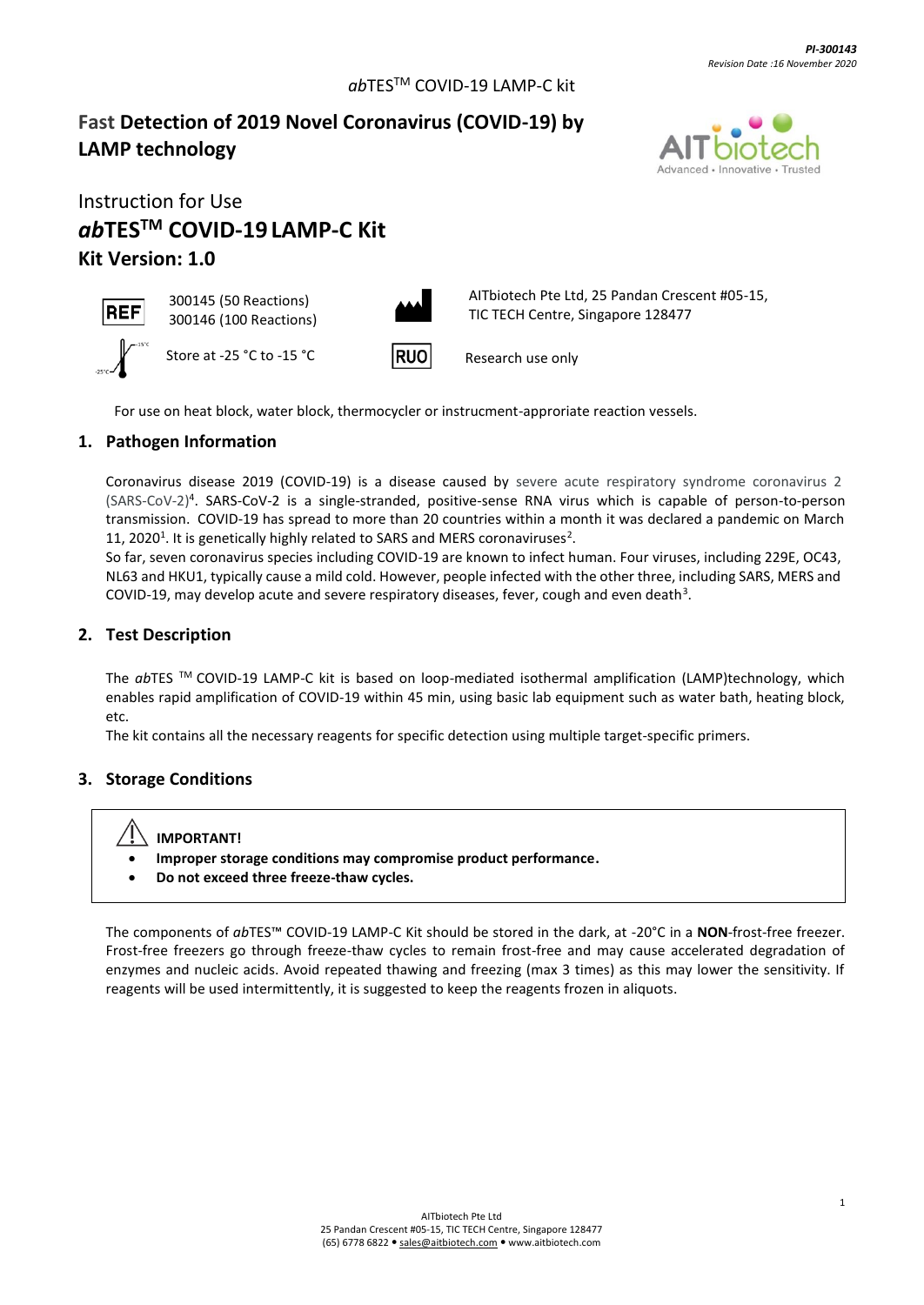#### **4. Kit Components**

#### **Table 1***. ab***TES™ COVID-19 LAMP-C Kit components.**

| <b>Tubes</b> | <b>Components</b>                | <b>Volume</b>    |                      |
|--------------|----------------------------------|------------------|----------------------|
|              |                                  | 300145 (50 rxn)  | 300146 (100 rxn)     |
|              | <b>Master Mix</b>                | 1x 500 µL        | $2x 500 \mu L$       |
|              | Primer Mix                       | $1x$ 250 $\mu$ L | 2x 250 µL            |
|              | <b>COVID-19 Positive Control</b> | $1x 100 \mu L$   | $1 \times 100 \mu L$ |
| 4            | Nuclease-free Water              | 1x 100 µL        | $2x 100 \mu L$       |
|              | Mineral oil                      | $1x 500 \mu L$   | $2x 500 \mu L$       |

#### **5. Materials and Devices Required but not Provided**

- Benchtop centrifuge with a rotor for 2 ml tubes
- Vortex mixer
- Disposable powder-free gloves
- Nucleic acid extraction kit
- Pipettes (adjustable) and pipette tips with filter (disposable)
- Desktop centrifuge with rotor
- Water bath / heat block with constant temperature
- Clear 96-well plate/ clear PCR tube/ clear microcentrifuge tube **NOTE: qPCR consumables must be certified free from DNA, DNase, RNase and PCR inhibitors**
- 96-well PCR plate clear sealing film/ cap
- Ice box/cooling block
- Ice

#### **6. General Precautions**

- Proper aseptic technique should always be used.
- Always work in RNase-free environment.
- Do not exceed three freeze-thaw cycles.
- Do not use the kit after its expiration date.
- Improper storage conditions may compromise product performance.
- Wear disposable gloves, laboratory coats and eye protection when handling samples and reagents. Wash hands thoroughly thereafter.
- Highly recommended to use disposable pipette tips with filter.
- Always select the pipette with the lowest volume possible and the matching filter tip
- Always treat samples as biohazardous and infectious.
- Decontaminate and dispose of all potentially infectious materials in accordance with local and national regulation.
- Regular decontamination of setup locations and equipment using 1% bleach is recommened to prevent potential carryover contamination.

#### **7. Contamination and Inhibition**

- The presence of inhibitors may lead to invalid or false-negative results
- If sample preparation system containing ethanol, make sure any traces of ethanol is eliminated. Ethanol is a strong inhibitor.
- Do not open reaction tubes/plates after amplification to avoid amplicon contamination.
- Store positive materials (test samples, controls, and amplicons) separately from all other reagents and add to the reaction mix in a separate facility.
- Use sterile pipette tips with filters and replace the tip for every procedure.
- Do not interchange tube as this may lead to cross-contamination.
- Laboratory area can be contaminated with amplicon or test sample if the waste materials are not carefully handled and disposed.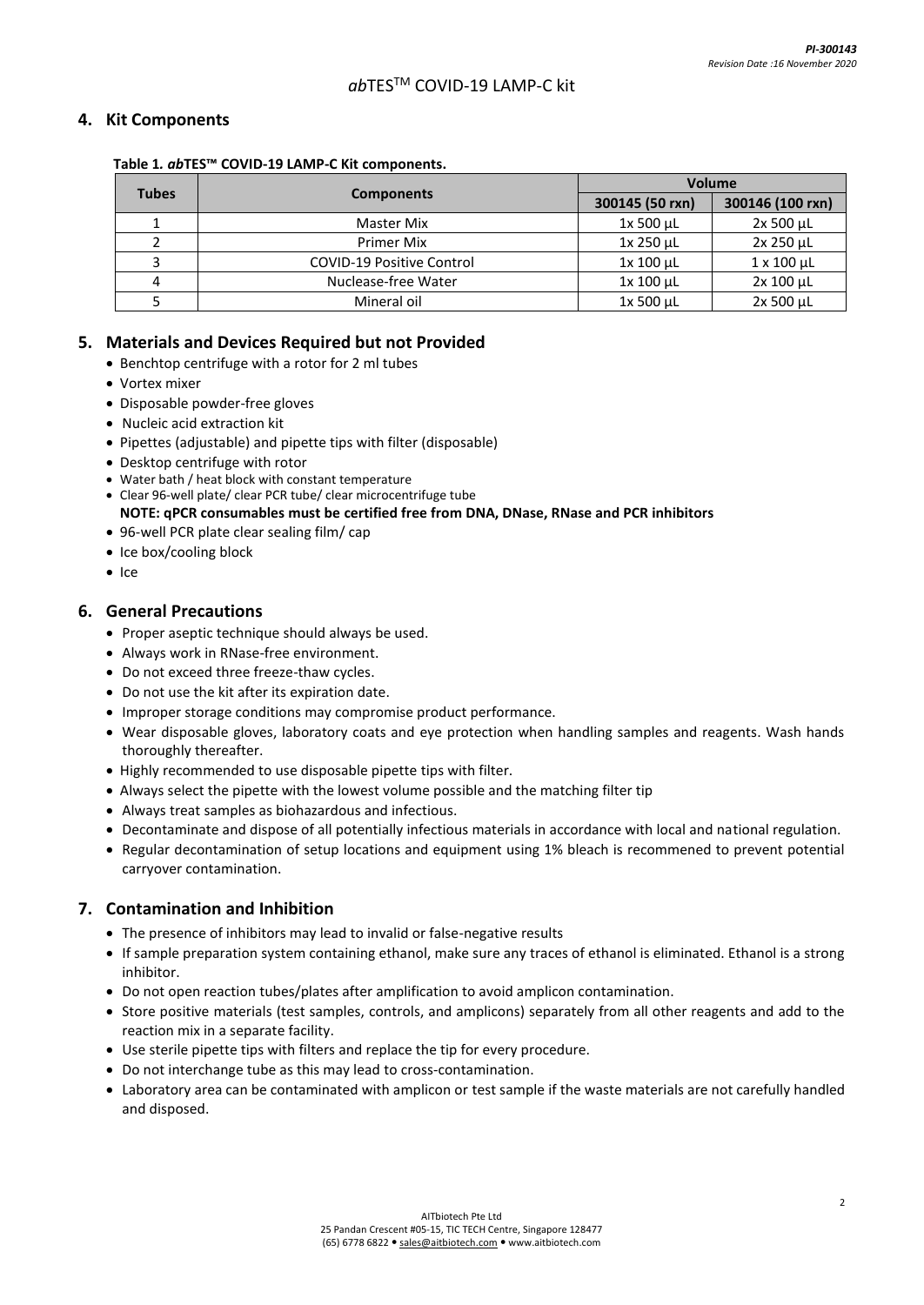#### **8. Procedures**

 **IMPORTANT!**  • **Be sure read section 6 and 7 before use.**

# **8.1. Nucleic Acids (NA) Extraction**

# **IMPORTANT!**

• **If sample preparation system containing ethanol, make sure any traces of ethanol is eliminated. Ethanol is a strong qPCR inhibitor.**

Standard NA extraction kits are compatible with this assay but must be validated by the user. Please carry out NA extraction as per instructed in the manufacturer's extraction kit manual.

#### **8.2. Reaction Setup**

#### **IMPORTANT!**

- **Only use extracted and purified sample.**
- **Proper aseptic technique should always be used.**
- **Always work in RNase-free environment.**
- **Do not exceed three freeze-thaw cycles.**
- **Do not use the kit after its expiration date.**
- **Before starting an assay, thaw all the components thoroughly at room temperature**
- **Always keep samples and components on the ice during use.**
- **When the components are thawed, mix the components and centrifuge briefly.**
- **Always include at least one positive and one negative controls on each run.**
- **Run sample immediately after PCR reaction setup to prevent degradation of RNA samples.**
- **Always select the pipette with the lowest volume possible and the matching filter tip**
- **Salt may appear the bottom of the master mix, mix thoroughly every time before use.**
- **The colour of master mix might turn from pink to orange, this will not affect the performance.**
- **If non-PCR equipment to be used for LAMP reaction, please load 8-10ul of mineral oil to cover the reaction mix to avoid evaporation. Do not mix.**
- 1. Thoroughly thaw all components, mix, and spin briefly. Keep all thawed components and samples on ice.
- 2. Prepare your PCR reaction based on the following pipetting scheme:

#### **Table 2. Sample reagent preparation calculation for one reaction.**

|                              | <b>Volume per reaction</b>  |                         |                      |
|------------------------------|-----------------------------|-------------------------|----------------------|
| Reagent                      | <b>Test sample reaction</b> | <b>Positive control</b> | Non template control |
|                              |                             | reaction                | reaction             |
| Master Mix                   | $10 \mu L$                  | $10 \mu L$              | $10 \mu L$           |
| <b>Primer Mix</b>            | $5 \mu L$                   | $2 \mu L$               | $2 \mu L$            |
| Nuclease-Free Water          |                             |                         | 5 <sub>µ</sub>       |
| <b>Positive Control</b>      |                             | $5 \mu L$               |                      |
| <b>Extracted Test Sample</b> | $5 \mu L$                   |                         |                      |
| <b>Total Volume</b>          | $20 \mu L$                  | $20 \mu L$              | $20 \mu L$           |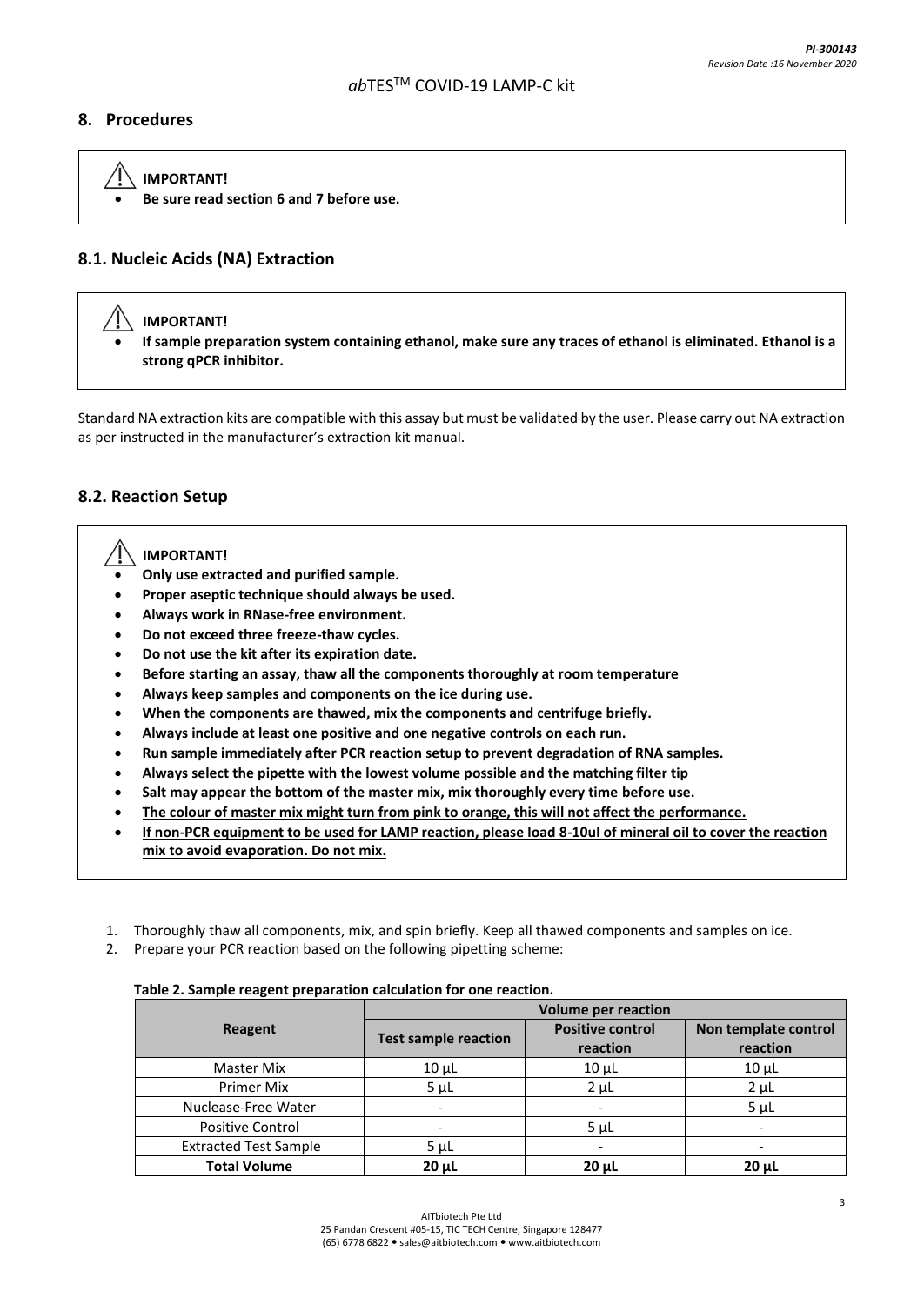- 3. Mix the reaction mix thoroughly and spin briefly. Dispense 15μl of the reaction mix into each required well of a 96- well plate or each required PCR tube.
- 4. Add 5μl of test sample or positive control into each required well of a 96-well plate or each required PCR tube. **Always include at least one positive and one negative controls on each run.**

**If non-thermocycler equipment to be used for LAMP reaction, please load 8-10ul of mineral oil to cover the reaction mix to avoid evaporation. Do not mix.**

- 5. Seal all wells or tubes tightly. Mix the reaction mix by flipping or gently vortex. Centrifuge briefly to settle tube contents and eliminate large bubble.
- **6.** Incubate at 63 °C for 45 minutes. **After 45 min, the reaction vessels can be examined. If the color change is not robust, incubate at 63 °C for another 15 min.**
- 7. After the run is completed, it is advised to place reaction vessels **on ice for 15-30 seconds**. This will intensify the color.

### **8.3. Performance Characteristics**

Based on the preliminary data, the limit of detection (LOD) of this assay was about 25 copy/µl (125 copies/ rxn).



#### **8.4. Data Analysis and Interpretation**

# **IMPORTANT!** • *ab***TES™ COVID-19 LAMP-C Kit is function well if positive control turns from pink to yellow/orange colour.**

Remove tubes from incubation and examine by eye. Detected reactions will turn yellow/orange while negative reactions will turn pink. If the color change from positive control is not robust, return reactions to 63 °C for additional 15 mins. Reactions can be examined earlier if desired, e.g. high copy reactions can exhibit color change in 30 mins. Color change can be intensified by allowing reaction to cool to room temperature



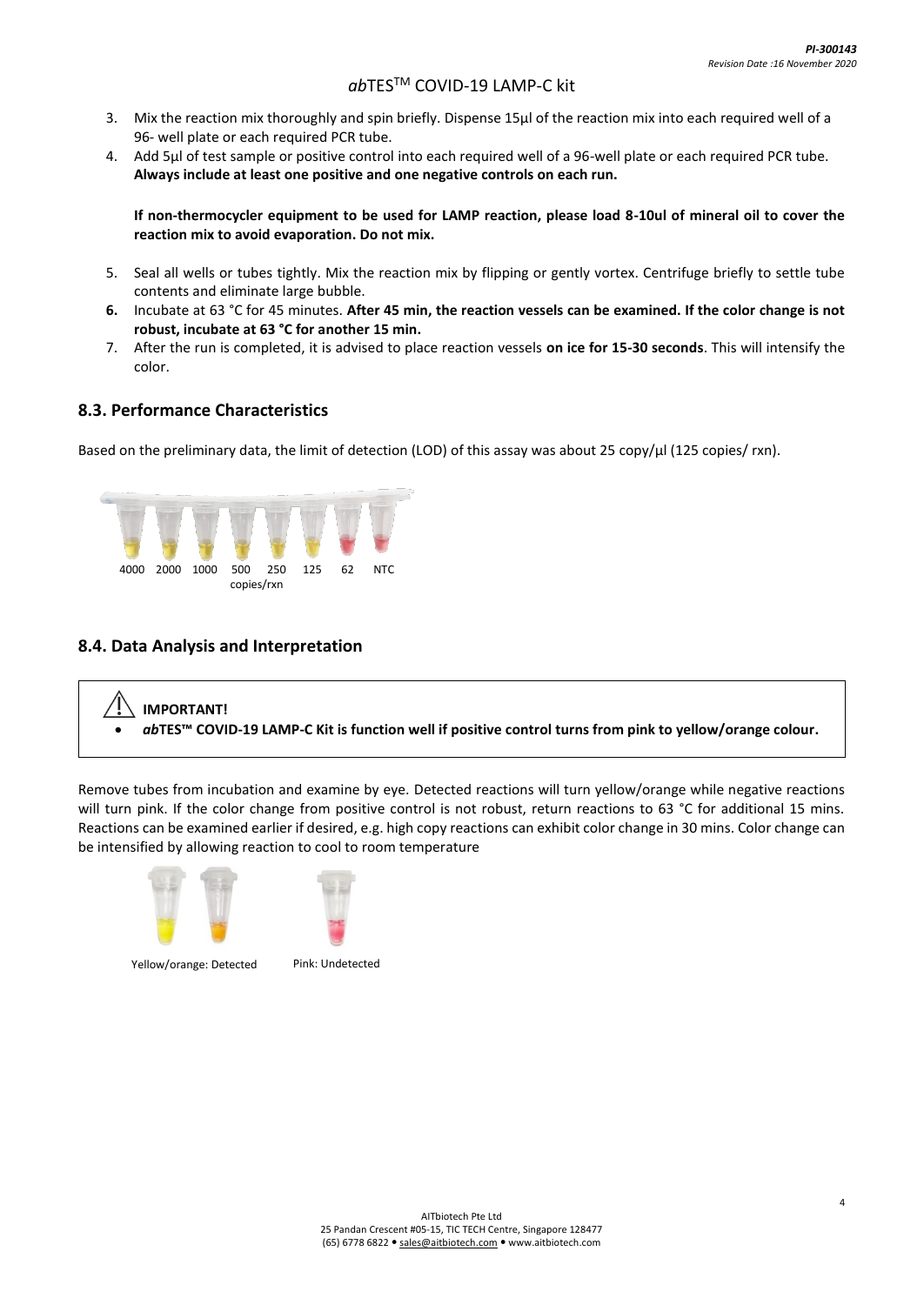# **9. Troubleshooting**

| <b>Sample</b>                     | <b>Observation</b>                           | <b>Potential Cause</b>                                                                                                                                                                                                                                                                                                                                                                                                                                                                                                                                                                             | <b>Solution</b>                                                                                                                                                                                                                                                                           |  |
|-----------------------------------|----------------------------------------------|----------------------------------------------------------------------------------------------------------------------------------------------------------------------------------------------------------------------------------------------------------------------------------------------------------------------------------------------------------------------------------------------------------------------------------------------------------------------------------------------------------------------------------------------------------------------------------------------------|-------------------------------------------------------------------------------------------------------------------------------------------------------------------------------------------------------------------------------------------------------------------------------------------|--|
| <b>Positive</b><br>control        | No colour change<br>(remain in pink colour)  | Check programmed<br>$\bullet$<br>temperature settings<br>against the protocol given.<br>Affirm that proper storage<br>$\bullet$<br>was done and check the<br>expiry date on the kit.<br>Check the proper volume of<br>$\bullet$<br>the reagents added during<br>the setup.<br>Positive control is not<br>added<br>Positive control is added<br>$\bullet$<br>into the wrong tube<br>Inhibitors present in test<br>$\bullet$<br>sample<br>Interference from test<br>$\bullet$<br>sample containing some<br>impurities<br>Interference from<br>$\bullet$<br>substances present inside<br>tubes/strips | Observation no.: 1 and 2<br>Do not use expired kit<br>$\bullet$<br>Store kit at -25°C and -15°C<br>$\bullet$<br>Check and rerun with correct cycling<br>$\bullet$<br>condition<br>Refer section 8.2 for reaction setup<br>$\bullet$<br>Ensure sample is assigned accordingly<br>$\bullet$ |  |
| <b>Non</b><br>template<br>control | Colour changed from<br>pink to yellow/orange | Contamination from either<br>$\bullet$<br>extracted sample and/or<br>positive control<br>Sample assigned incorrectly<br>٠                                                                                                                                                                                                                                                                                                                                                                                                                                                                          | Repeat run and investigate the source<br>$\bullet$<br>of contamination<br>(Section 7).<br>Ensure sample is assigned accordingly                                                                                                                                                           |  |
| <b>Test</b><br>sample             | Colour changed from<br>pink to orange        | Very low copy sample                                                                                                                                                                                                                                                                                                                                                                                                                                                                                                                                                                               | return reactions to 63 °C for<br>$\bullet$<br>additional 15 mins.<br>place reaction vessels on ice for 15-<br>$\bullet$<br>30 seconds. This will intensify the<br>color.                                                                                                                  |  |

### **Table 7. Example of unexpected observations on positive control, non template control and test sample.**